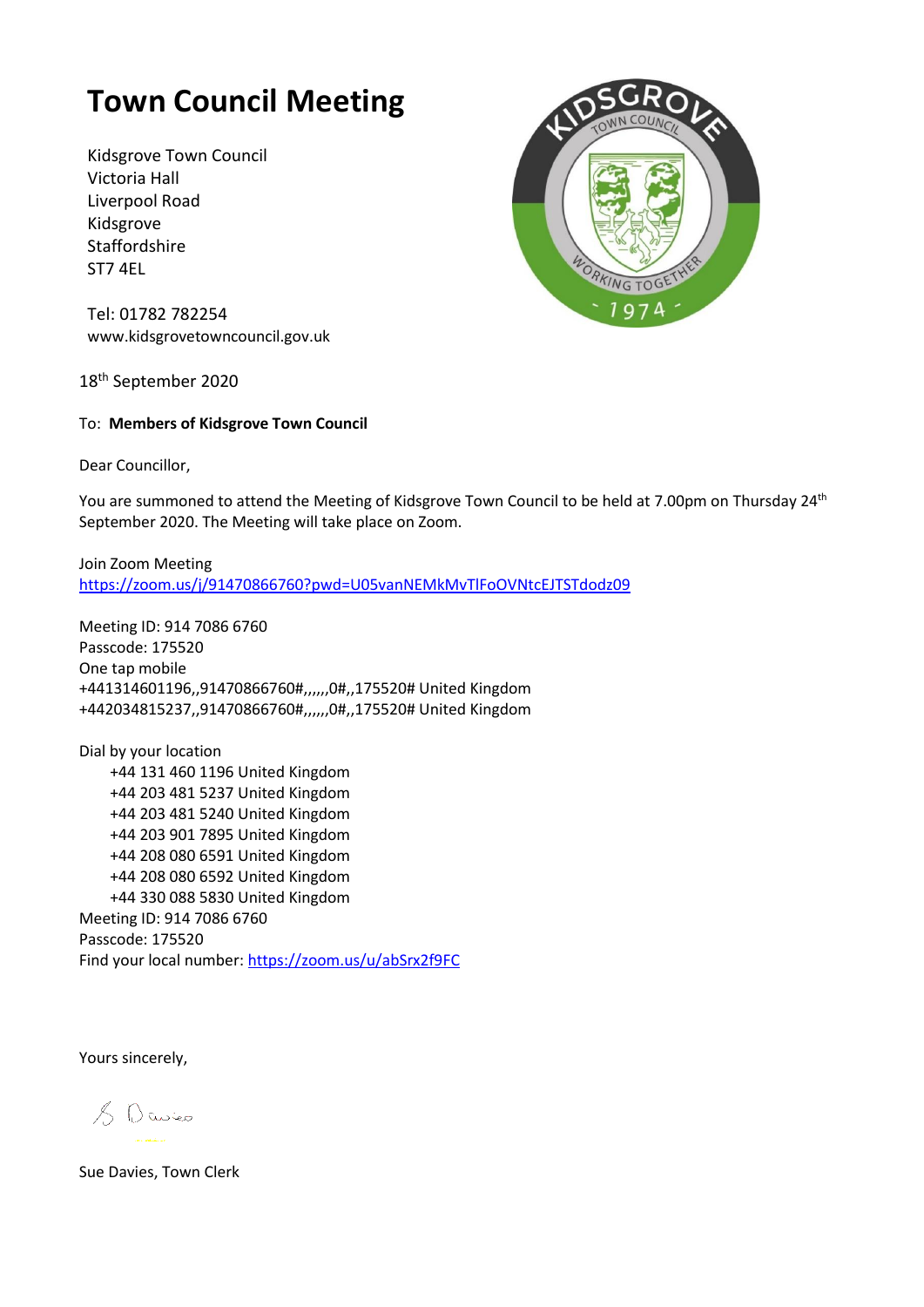## **Business to be transacted**

- 1. To receive apologies for absence
- 2. To note declarations of members interests.
- 3. To resolve to approve the minutes of the Council Meeting held on the  $13<sup>th</sup>$  August 2020. (Circulated separately and available on the website.)
- 4. Public Participation: A period not exceeding 15 minutes for members of the public to ask questions or submit comments.
- 5. Matters Arising To receive updates on:
	- a. Bank mandate progression
	- b. Email/IT provision
- 6. To receive and note the draft minutes of Committee Meetings not previously presented to Council. (Circulated separately and available on the website)
	- a. Finance and General Purposes Committee
		- i. Finance and General Purposes Committee held on the  $15<sup>th</sup>$  September 2020
	- b. Planning, Infrastructure and Highways Committee
		- ii. Planning, Infrastructure and Highways held 6<sup>th</sup> August 2020.
		- iii. Planning, Infrastructure and Highways held 10<sup>th</sup> September 2020
	- b. Staffing Committee
		- i. Minutes of the Staffing Committee held on the  $23<sup>rd</sup>$  July 2020
- 7. Finance: (Circulated separately)
	- a. To receive schedules of payments since those presented to the Finance and General Purposes Committee meeting of the 15th September 2020.
	- b. To receive bank reconciliations and summary of accounts dated  $31<sup>st</sup>$  August 2020.
	- c. To consider and approve a budget report dated  $31^{st}$  August 2020 and any budgetary changes recommended by the finance and general purposes committee.
- 8. CCTV Provision: To receive a report from the Clerk and to approve any recommendations therein (to be circulated.).
- 9. Grant application: To receive a grant application from Team Chatterley/Salvation Army relating to the setting up of a new youth group and to consider and approve, or otherwise, the recommendation of the Finance and General Purposes Committee: That £2000 be set aside from the grant fund to be paid in instalments, as the project moves forward, upon receipt of more information as to need.
- 10. Policies: (To be circulated)
	- a. To consider and approve a recording of meetings policy upon recommendation of the Finance and General purposes Committee.
	- b. To consider and approve a website accessibility statement.